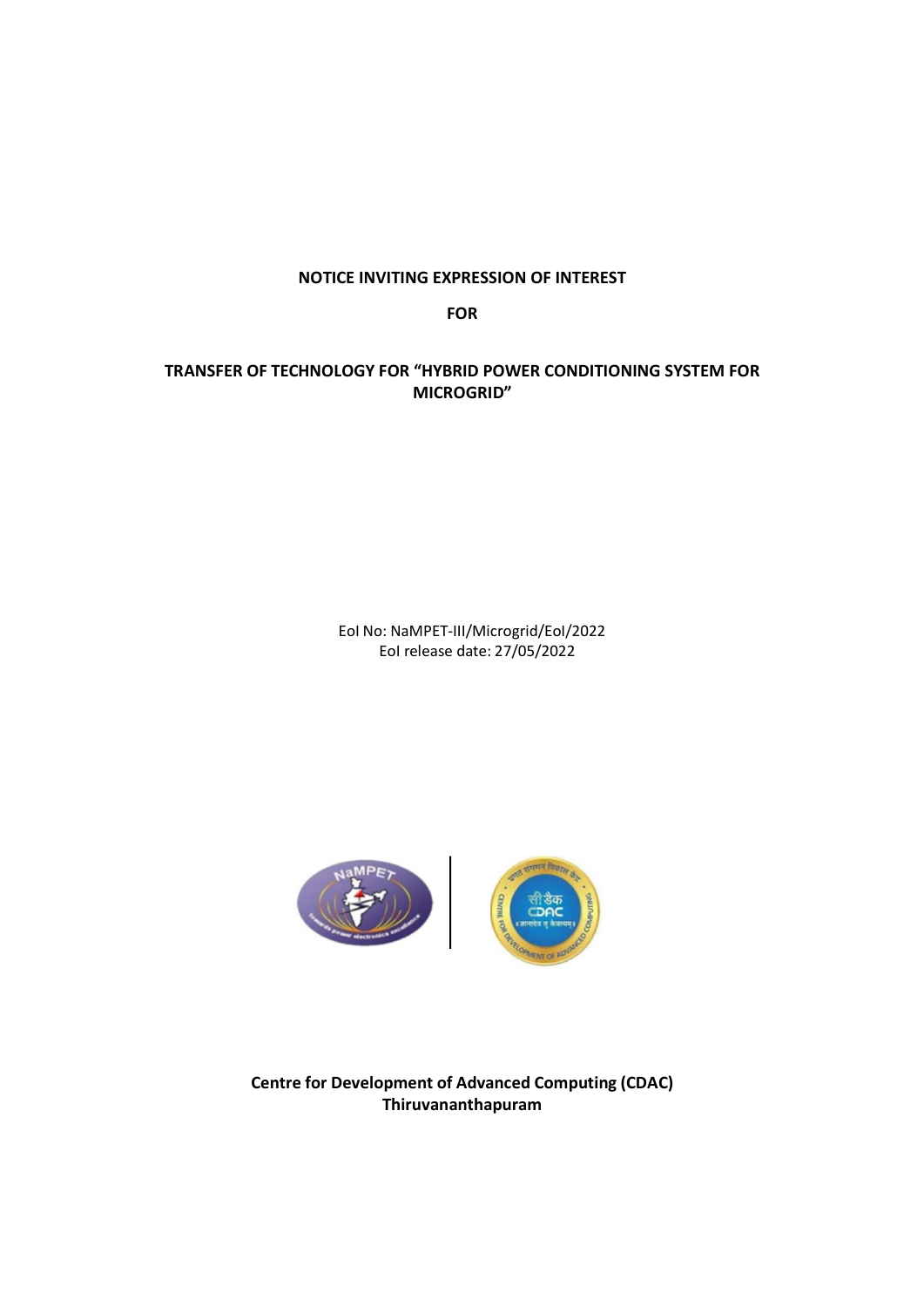## 1. Introduction

National Mission on Power Electronics Technology (NaMPET) is a programme launched by the Ministry of Electronics and Information Technology (MeitY), Govt. of India in 2004, with a vision to provide the country with capability to become a dominant player in Power Electronics Technology. Through this Programme, Research, Development, Deployment and Commercialization of Power Electronics Technology is envisaged by enhancing the indigenous R&D expertise and infrastructure in the country with active participation from academic institutions and industries. Centre for Development of Advanced Computing (CDAC), Thiruvananthapuram, a premier R&D organization under MeitY, is the Nodal Centre for coordinating the activities of NaMPET. Two phases of this National level program each with 5-year duration has been successfully completed. MeitY initiated the Third phaseof NaMPET (NaMPET Phase-III) in January 2019 for five years aiming further strengthening of the power electronics technology base in the country, through this phase of NaMPET a green technology for powering houseboat hotel loads with battery banks has been successfully developed and commissioned. The project is well appreciated by state, centralgovernments and media as it addresses a major environmental issue.

### 2. Microgrid system

Microgrid is a group of interconnected loads and distributed energy resources with clearly defined electrical boundaries that acts as a single controllable entity with respect to the grid and can connect and disconnect from the grid to enable it to operate in both grid-connected and islanded mode. CDAC(T) has been associated with successful development of power converter schemes and controller hardware configurations for various energy conversion systems for renewable energy integration and storage. Through NaMPET programme, CDAC has successfully developed and demonstrated the concept of microgrid with a couple of installations. This scheme incorporated a spectrum of technology that would aid the rural and underprivileged community for their sustainable development.

The Scheme of the typical microgrid system is depicted in Fig.1. The primary energy source for the micro grid is solar PV. Subsystems like LVDC, smart meters, solar PV based telecom power supply etc. may be included as add-on features to the Microgrid system. Battery bank and back up Diesel Generator of suitable capacity is to be incorporated to the system based on the specific requirements of the deployment site. The microgrid will be controlled with energy management and demand management functions. The Microgrid system is capable of operating in either grid connected or standalone modes. The Microgrid asset management is taken care by a multi-layered Intelligent Microgrid Manager.

### 2.1 Key features

- $\checkmark$  30kW Hybrid Power Conditioning System with State of Art technology and power conversion modules for Integration of RE resources and Battery banks
	- DAB based DC-DC converters
	- $\geq 3$  Phase 4 Leg Inverter for unbalance handling
	- $\triangleright$  Graphical user interface with Ethernet based communication module
- $\checkmark$  360V, 300 Ah battery storage
- $\checkmark$  Intelligent Microgrid Manager for monitoring and control
- $\checkmark$  Low Voltage DC (LVDC) system for street light application with indigenous technology
- $\checkmark$  Indigenously developed Smart Energy meters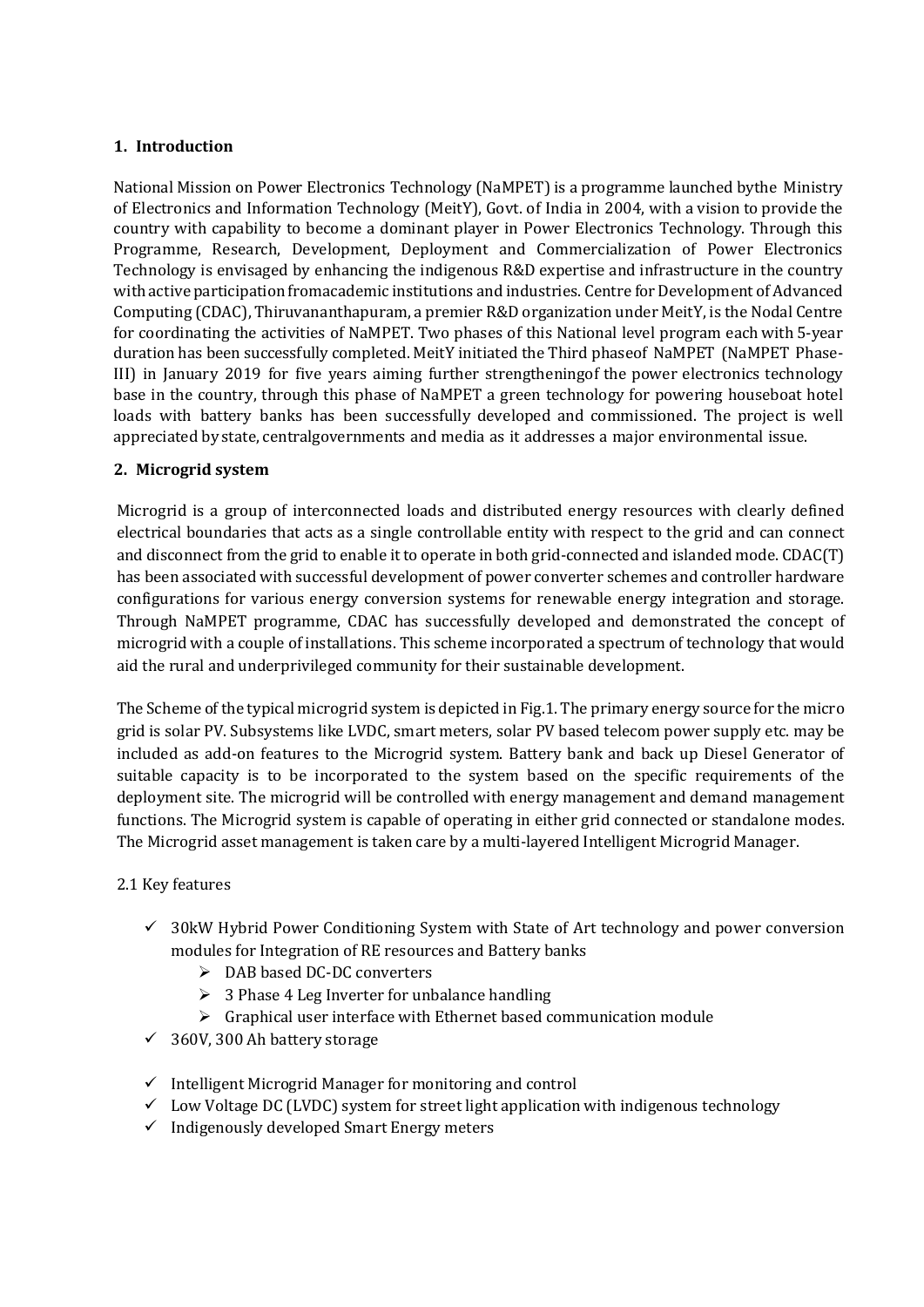- $\checkmark$  Indigenously developed 3 kW Solar based charge controller units for telecom tower application
- $\checkmark$  Remote monitoring facility
- $\checkmark$  Back-up Diesel generator of suitable capacity
- $\checkmark$  Underground cable system for power distribution



Fig.1. Microgrid Scheme

## 3. Application Areas

- $\triangleright$  Tribal electrification/ Remote forest establishments
- $\triangleright$  Campus microgrids
- Residential complexes
- Commercial Microgrids
- > Defence Microgrids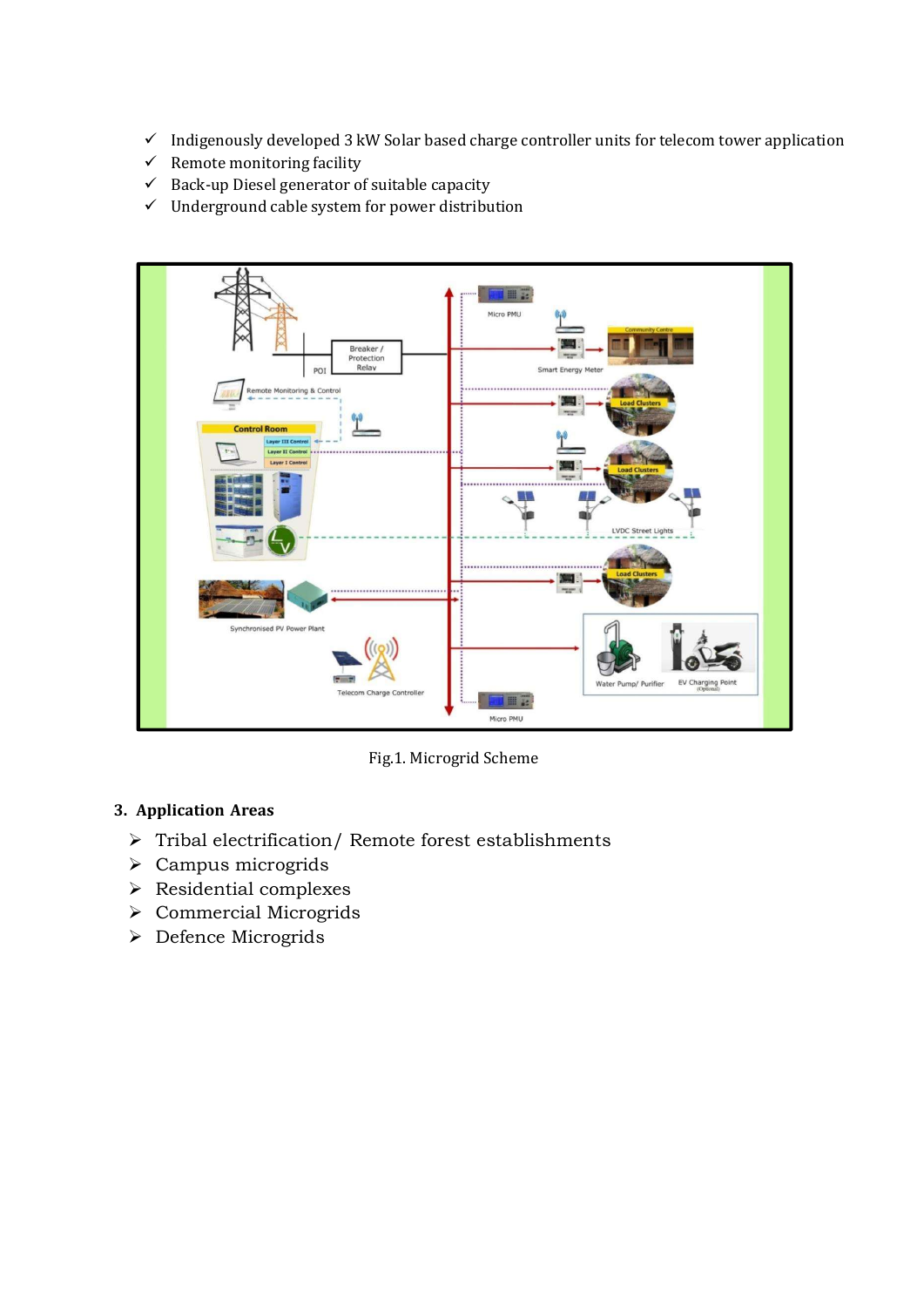## 4. Technology Transfer

The technology will be transferred on non-exclusive basis.

The ToT package contains the following

- 1. Document(s) for technology know-how and fabrication, schematics of the system
- 2. Installation guide
- 3. Training and user's manual
- 4. Technical support for a period of 6 months
- 5. Bill of Materials of the system

#### 5. General terms and conditions

- 1. An expert committee constituted by MeitY/C-DAC will scrutinize the applications for follow-up action.
- 2. The applicants may be called for a presentation regarding their strengths and business proposals
- 3. All incidental expenditure incurred in preparation/ submission or presentation of the EoI shall be borne by the participating agency
- 4. Participation in this EoI does not guarantee any association with C-DAC unless notifiedby MeitY/C-DAC in writing.
- 5. MeitY/C-DAC reserves the right of rejecting any offer without assigning reasons.
- 6. There is neither a business guarantee nor any commitment for funding support from MeitY/C-DAC to the appointed/ empanelled agencies.
- 7. A Committee of experts constituted by MeitY/C-DAC will assess capabilities and strengths of the industry before finalizing the technology partners.
- 8. The industry willing to take technology for commercial production will be required to enter into a ToT agreement with C-DAC as per the terms and conditions approved by the competent authority in the MeitY in the prescribed format.

### 6. Eligibility

Companies/organizations with expertise in recreational vessel manufacturing/operating industry, especially houseboats and shikkars who are willing to take up the production and deployment of LVDC powered houseboat technology as per the ToT guideline agreement of C-DAC are eligible to apply. Industries with good experience in development & deployment of renewable power systems or power conversion systems can apply. Professionally managed companies, corporates and startups are also welcome to apply for the technology.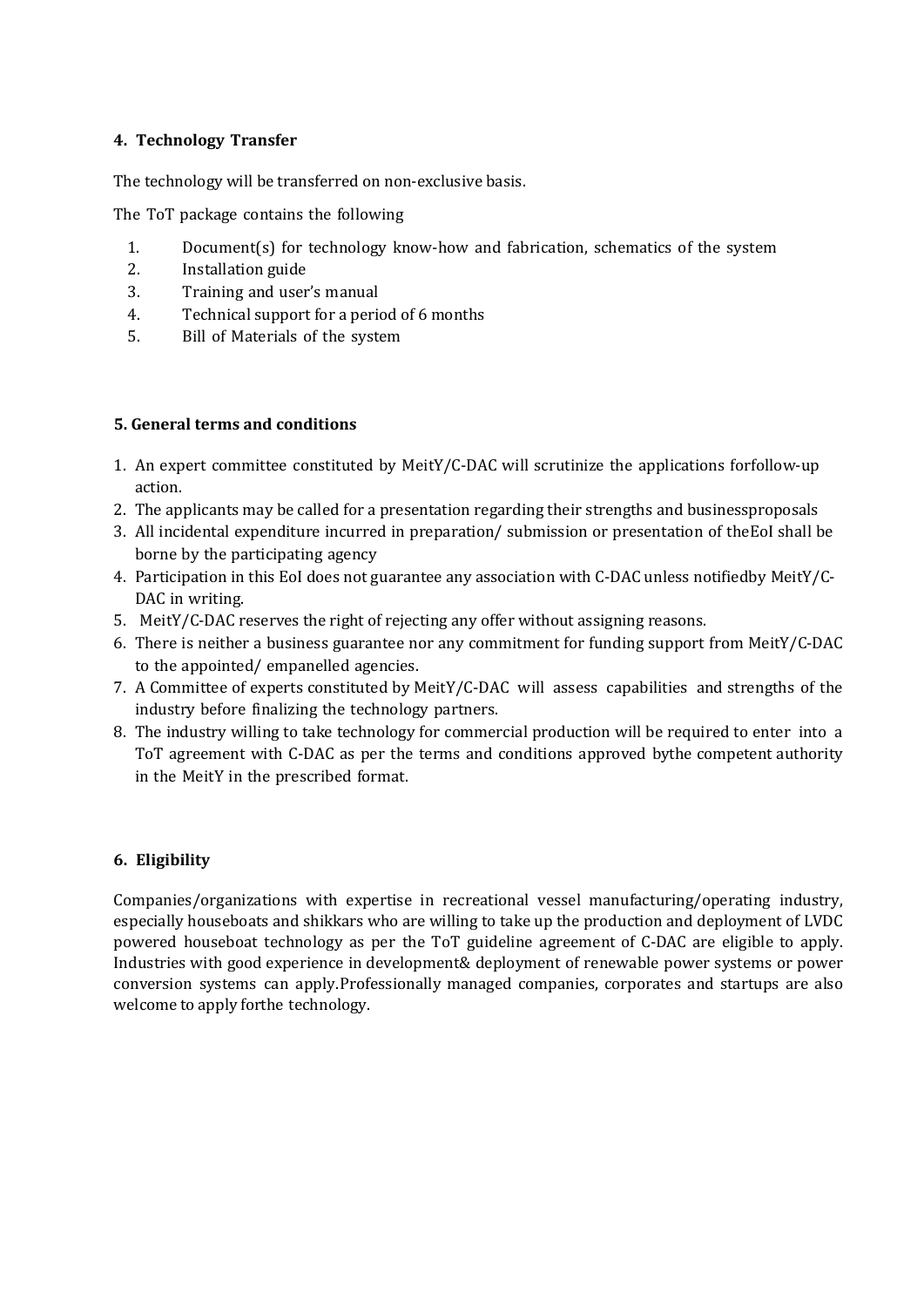# 7. How to apply

Interested companies/industries may send expression of interest with their details by filling the EoI form as per Annexure – I to the following address.

Aby Joseph Scientist G/Senior Director Power Electronics Group CDAC Thiruvananthapuram Kerala PIN: 695033 Ph: 0471-2723333-365 (extn) Email: abypj@cdac.in